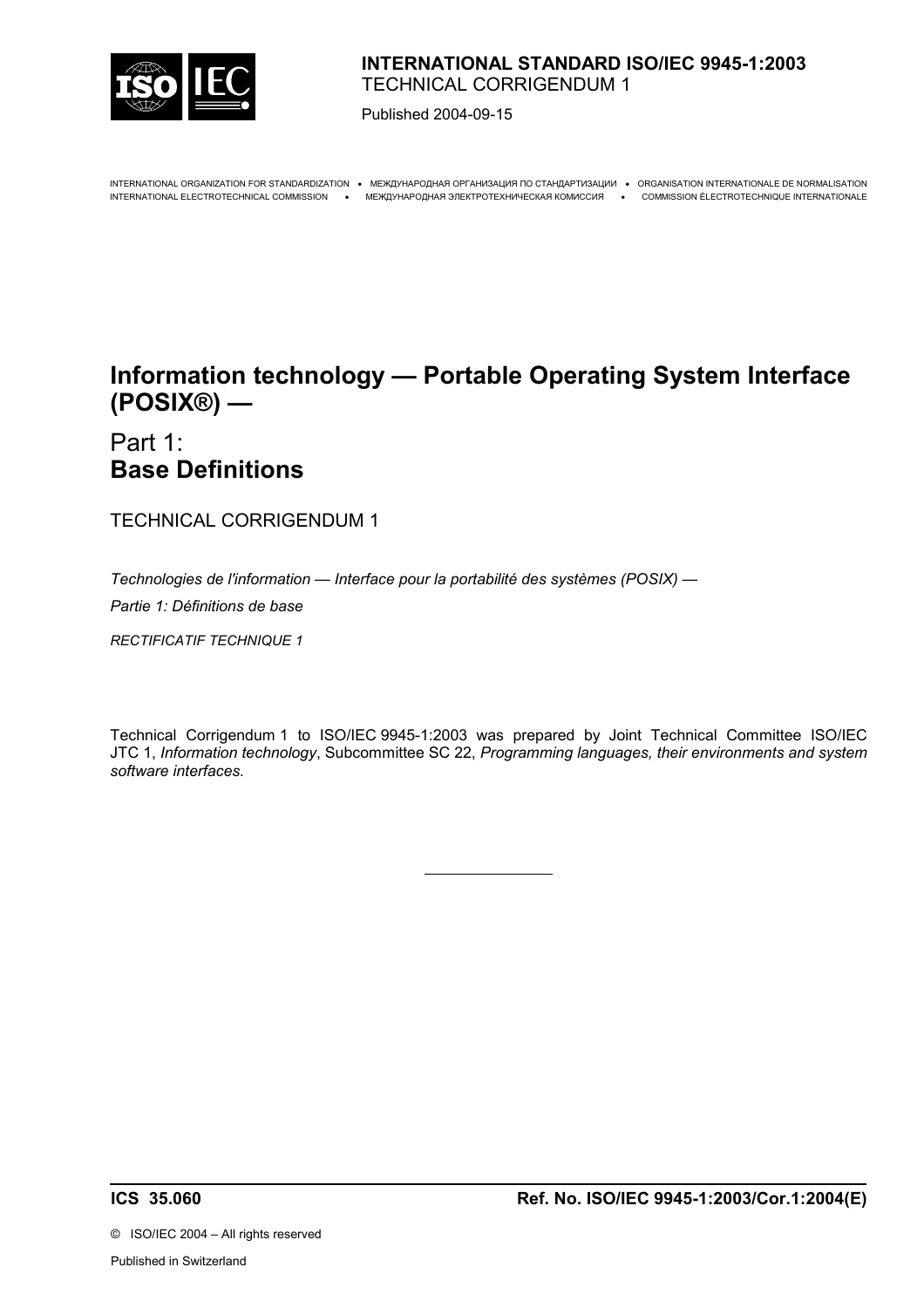# **1 Scope**

This technical corrigendum addresses issues raised in defect reports and interpretation requests submitted up to 14 August 2003, and that meet all of the following criteria:

a. They are in the scope of the approved International Standard.

b. They contain no new APIs (functions/utilities), however, they may add enumeration symbols, non-function # defines, and reserve additional namespaces.

c. They address contradictions between different parts of the International Standard, or add consistency between it and overriding International Standards, or address security-related problems.

# **2 Changes to ISO/IEC 9945-1**

# **Change Number: XBD/TC1/1 [XBD ERN 20]**

On Page: xli Line: "ISO/IEC 8859" Section: Referenced Documents Add after line starting "Part 10": "Part 11: Latin/Thai Alphabet" Add after line starting "Part 15": "Part 16: Latin Alphabet No. 10"

# **Change Number: XBD/TC1/2 [XSH ERN 4,XBD ERN 3]**

On Page: 25 Line: 932-935 Section: Conformance Change from:

"If POSIX PRIORITIZED IO is supported, then asynchronous I/O operations performed by aio read(), aio write(), and lio listio() shall be submitted at a priority equal to the scheduling priority of the process minus aiocbp->aio\_reqprio."

To:

"If \_POSIX\_PRIORITIZED\_IO is supported, then asynchronous I/O operations performed by aio\_read(), aio write(), and lio listio() shall be submitted at a priority equal to the scheduling priority equal to a base scheduling priority minus aiocbp->aio\_reqprio. If Thread Priority Scheduling is not supported then the base scheduling priority is that of the calling process, otherwise the base scheduling priority is that of the calling thread."

Rationale:

The previous wording did not take threads into account.

#### **Change Number: XBD/TC1/3 [XBD ERN 4]**

On Page: 48 Line: 1631-1635 Section: 3.93 Child Process Change From: "3.93 Child Process

A new process created (by fork(), posix\_spawn(), or posix\_spawnp()) by a given process. A child process remains the child of the creating process as long as both processes continue to exist. Note: The fork(), posix\_spawn(), and posix spawnp() functions are defined in detail in the System Interfaces volume of IEEE Std 1003.1-2001."

To:

## "3.93 Child Process

A new process created (by fork(), posix\_spawn(), posix\_spawnp(), or vfork()) by a given process. A child process remains the child of the creating process as long as both processes continue to exist. Note: The fork(), posix spawn(), posix\_spawnp() and vfork() functions are defined in detail in the System Interfaces volume of IEEE Std 1003.1-2001."

#### **Change Number: XBD/TC1/4 [XBD ERN 30]**

On Page: 61 Line: 2005-2006 Section: 3.187 Group Database Change From:

"A system database of implementation-defined format that contains at least the following information for each group ID:"

To:

"A system database that contains at least the following information for each group ID:"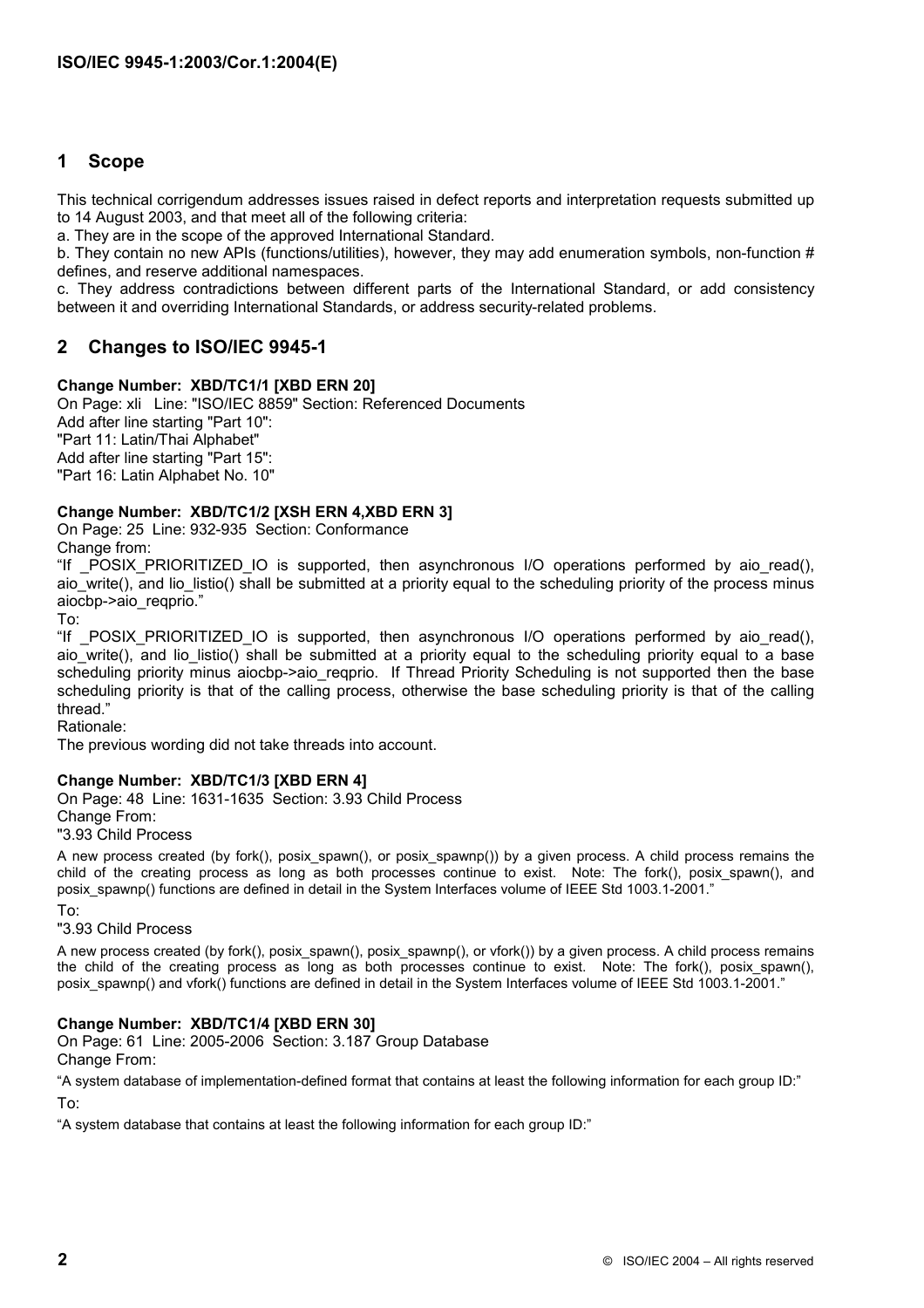# **Change Number: XBD/TC1/5 [XBD ERN 7]**

On Page: 76 Line: 2433,2440 Section: 3.295 Process Lifetime

In the Section 3.295 Process Lifetime

Change From:

"After a process is created with a fork() function, it is considered active."

To:

"After a process is created by fork(), posix\_spawn(), posix\_spawnp() or vfork(), it is considered active." Change From:

"Note: The fork(), wait(), waitid(), and waitpid() functions are defined in detail in the System Interfaces volume of IEEE Std 1003.1-2001."

To:

"Note: The fork(), posix\_spawn(), posix\_spawnp(), vfork(), wait(), waitid(), and waitpid () functions are defined in detail in the System Interfaces volume of IEEE Std 1003.1-2001."

# **Change Number: XBD/TC1/6 [XBD ERN 5]**

On Page: 76 Line: 2448-2454 Section: 3.297 Process Termination Change From:

"There are two kinds of process termination:

1. Normal termination occurs by a return from main() or when requested with the exit() or  $exit()$ functions.

2. Abnormal termination occurs when requested by the abort() function or when some signals are received.

Note: The \_exit(), abort(), and exit() functions are defined in detail in the System Interfaces volume of IEEE Std 1003.1-2001."

To:

"There are two kinds of process termination:

1. Normal termination occurs by a return from main(), when requested with the exit(), exit(), or  $Exit()$ functions; or when the last thread in the process terminates by returning from its start function, by calling the pthread\_exit() function, or through cancellation.

2. Abnormal termination occurs when requested by the abort() function or when some signals are received.

Note: The \_exit(), \_Exit(), abort(), and exit() functions are defined in detail in the System Interfaces volume of IEEE Std 1003.1-2001."

Rationale:

The definition does not mention the "passive exit" on termination of the last thread or the Exit() function.

# **Change Number: XBD/TC1/7 [XBD ERN 31,32]**

On Page: 88 Line: 2778-2779 Section: 3.382 System Console

Change From: "An implementation-defined device that receives messages sent by the syslog() function, and the fmtmsg()

function when the MM\_CONSOLE flat is set."

To:

"A device that receives messages sent by the syslog() function, and the fmtmsg() function when the MM\_CONSOLE flag is set."

# **Change Number: XBD/TC1/8 [TC2d5 ERN 4]**

On Page: 88 Line: 2783-2796 Section: 3.383 System Databases Change From:

"An implementation provides two system databases.

The "group database" contains the following information for each group:

- 1. Group name
- 2. Numerical group ID
- 3. List of all users allowed in the group

The "user database" contains the following information for each user:

- 1. User name
- 2. Numerical user ID
- 3. Numerical group ID
- 4. Initial working directory
- 5. Initial user program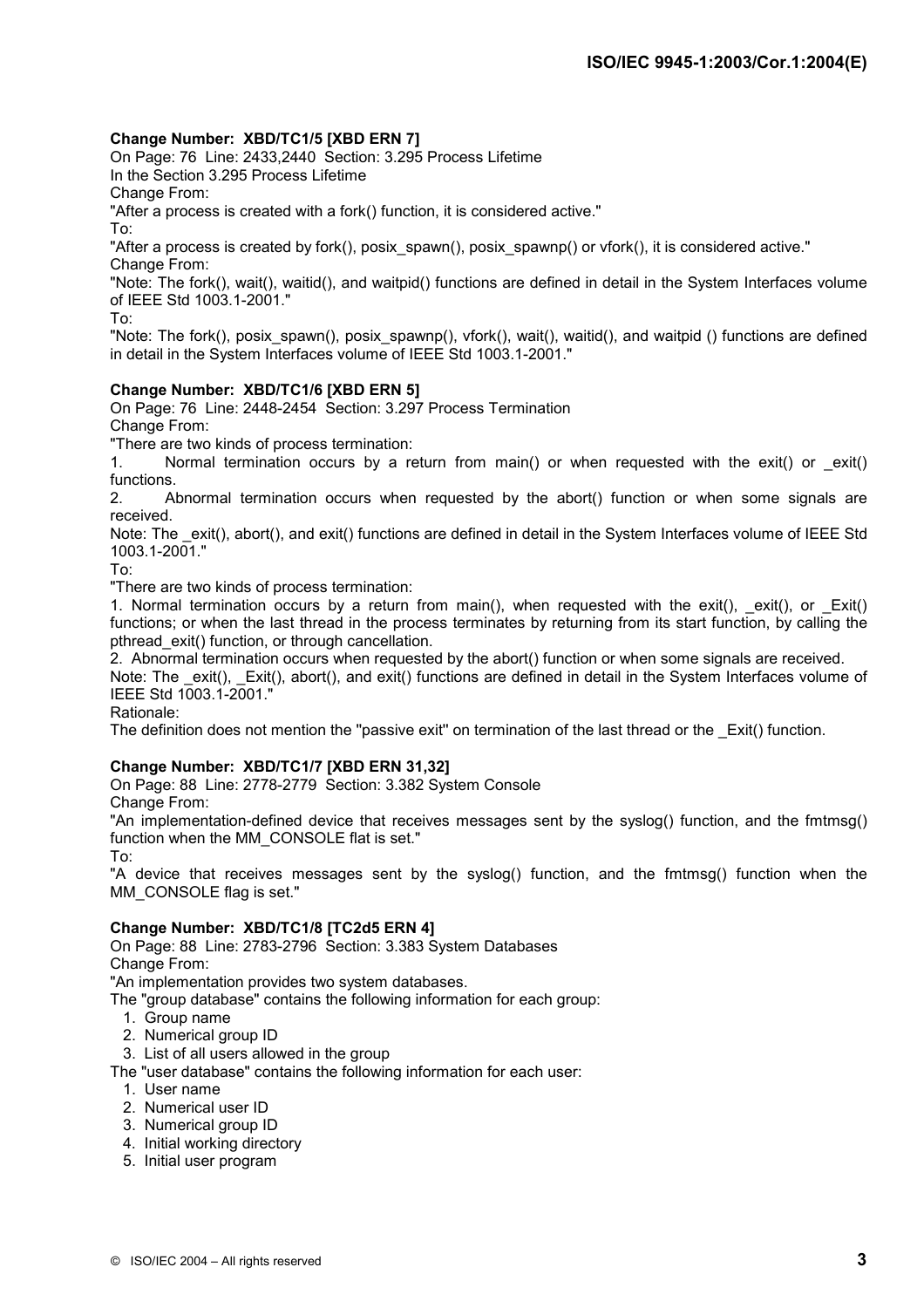If the initial user program field is null, the system default is used. If the initial working directory field is null, the interpretation of that field is implementation-defined. These databases may contain other fields that are unspecified by IEEE Std 1003.1-2001."

To:

"An implementation provides two system databases, the "group database" (see also Section 3.187) and the "user database" (see also Section 3.424)."

## **Change Number: XBD/TC1/9 [XBD ERN 33]**

On Page: 88 Line: 2802-2803 Section: 3.385 System Process

Change From:

"An implementation-defined object, other than a process executing an application, that has a process ID." To:

"An object other than a process executing an application, that is provided by the system and has a process ID."

# **Change Number: XBD/TC1/10 [TC2d5 ERN 5]**

On Page: 89 Line: 2805-2806 Section: 3.386 System Reboot Change From:

"An implementation-defined sequence of events that may result in the loss of transitory data; that is, data that is not saved in permanent storage."

To:

"An unspecified sequence of events that may result in the loss of transitory data; that is, data that is not saved in permanent storage."

# **Change Number: XBD/TC1/11 [XBD ERN 36]**

On Page: 94 Line: 2939-2940 Section: 3.424 User Database

Change From:

"A system database of implementation-defined format that contains at least the following information for each user ID:"

To:

"A system database that contains at least the following information for each user ID:"

# **Change Number: XBD/TC1/12 [XBD ERN 28]**

On Page: 104 Line: 3222-3223 Section: 4.14

Change From:

"How any changes to the value of seconds since the Epoch are made to align to a desired relationship with the current actual time are made is implementation-defined."

To:

"How any changes to the value of seconds since the Epoch are made to align to a desired relationship with the current actual time is implementation-defined."

Rationale:

This is an editorial change.

# **Change Number: XBD/TC1/13 [XBD ERN 17]**

On Page: 119 Line: 3758 Section: 6.3

Add to the end of the paragraph:

"This standard provides no means of defining a wide character codeset."

# **Change Number: XBD/TC1/14 [XBD ERN 17]**

On Page: 121 Line: 3860-3862,3867-3868,3869 Section: 6.3 Change From:

"Bytes shall be treated as unsigned octets, and carry shall be propagated between the bytes as necessary to

represent the range. For example, the line:"

To:

"Bytes shall be treated as unsigned octets, and carry shall be propagated between the bytes as necessary to represent the range. However, because this causes a null byte in the second or subsequent bytes of a character, such a declaration should not be specified. For example, the line:"

Change From: <j0103> \d130\d0

 $\langle$ j0104>  $\langle$ d130 $\rangle$ d1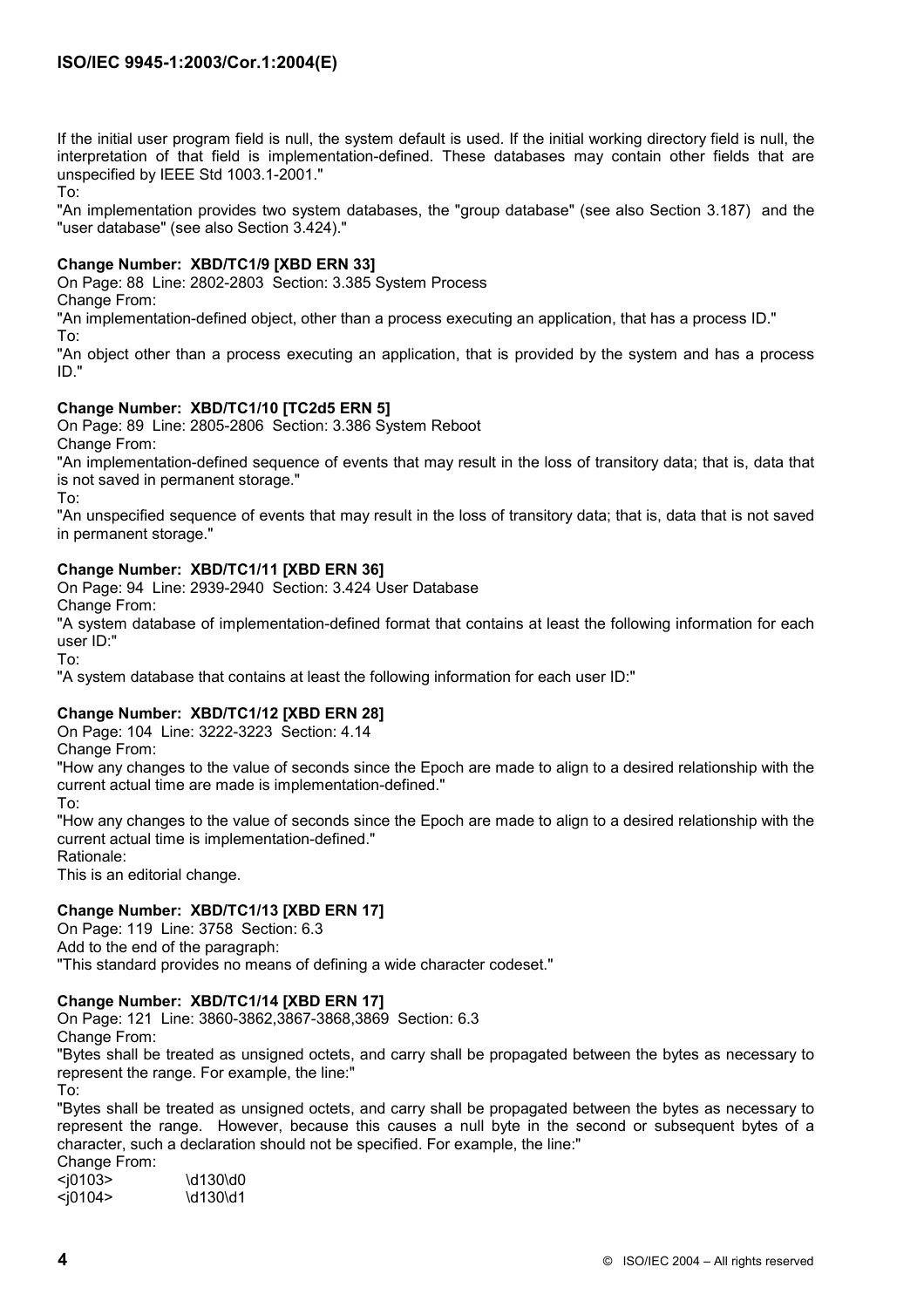| To:        |           |
|------------|-----------|
| $10103$    | \d130\d00 |
| $<$ j0104> | \d130\d01 |
|            |           |

Change From:

"The comment is optional."

To:

"The expanded declaration of the symbol <j0103> in the above example is an invalid specification, because it contains a null byte in the second byte of a character.

The comment is optional."

Add to the end of the paragraph:

"This standard provides no means of defining a wide character codeset."

# **Change Number: XBD/TC1/15 [XBD ERN 24]**

On Page: 121-122 Line: 3873-3885 Section: 6.4 Change From:

"WIDTH An unsigned positive integer value defining the column width see Section 3.103 (on page 49)) for the printable characters in the oded character set specified in Table 6-1 (on page 115) and Table 6-2 (on page 120)."

To:

"WIDTH A non-negative integer value defining the column width (see Section 3.103 (on page 49)) for the printable characters in the coded character set specified in Table 6-1 (on page 115) and Table 6-2 (on page 120)."

Change From:

"WIDTH\_DEFAULT An unsigned positive integer value defining the default column width for any printable character not listed by one of the WIDTH keywords."

To:

"WIDTH\_DEFAULT\_A non-negative integer value defining the default column width for any printable character not listed by one of the WIDTH keywords."

Rationale: This change allows the value zero for the width value of WIDTH and WIDTH DEFAULT. This is required to cover some existing locales.

# **Change Number: XBD/TC1/16 [XBD ERN 25]**

On Page: 143 Line: 4836-4839 Section: 7.3.3

On page 143 lines 4836-4839

Change From:

"p\_sep\_by\_space An integer set to 0 if no space separates the currency\_symbol from the value for a monetary quantity with a non-negative value, set to 1 if a space separates the symbol from the value, and set to 2 if a space separates the symbol and the sign string, if adjacent." To:

"p\_sep\_by\_space Set to a value indicating the separation of the currency\_symbol, the sign string, and the | value for a non-negative formatted monetary quantity.

The values of p\_sep\_by\_space, n\_sep\_by\_space, int\_p\_sep\_by\_space, and int\_n\_sep\_by\_space are interpreted according to the following:

- 0 No space separates the currency symbol and value.
- 1 If the currency symbol and sign string are adjacent, a space separates them from the value; otherwise, a space separates the currency symbol from the value.
- 2 If the currency symbol and sign string are adjacent, a space separates them; otherwise, a space separates the sign string from the value."

# On page 143 lines 4843-4846

Change From:

"n\_sep\_by\_space An integer set to 0 if no space separates the currency\_symbol from the value for a monetary quantity with a negative value, set to 1 if a space separates the symbol from the value, and set to 2 if a space separates the symbol and the sign string, if adjacent."

To:

"n sep by space Set to a value indicating the separation of the currency symbol, the sign string, and the value for a negative formatted monetary quantity."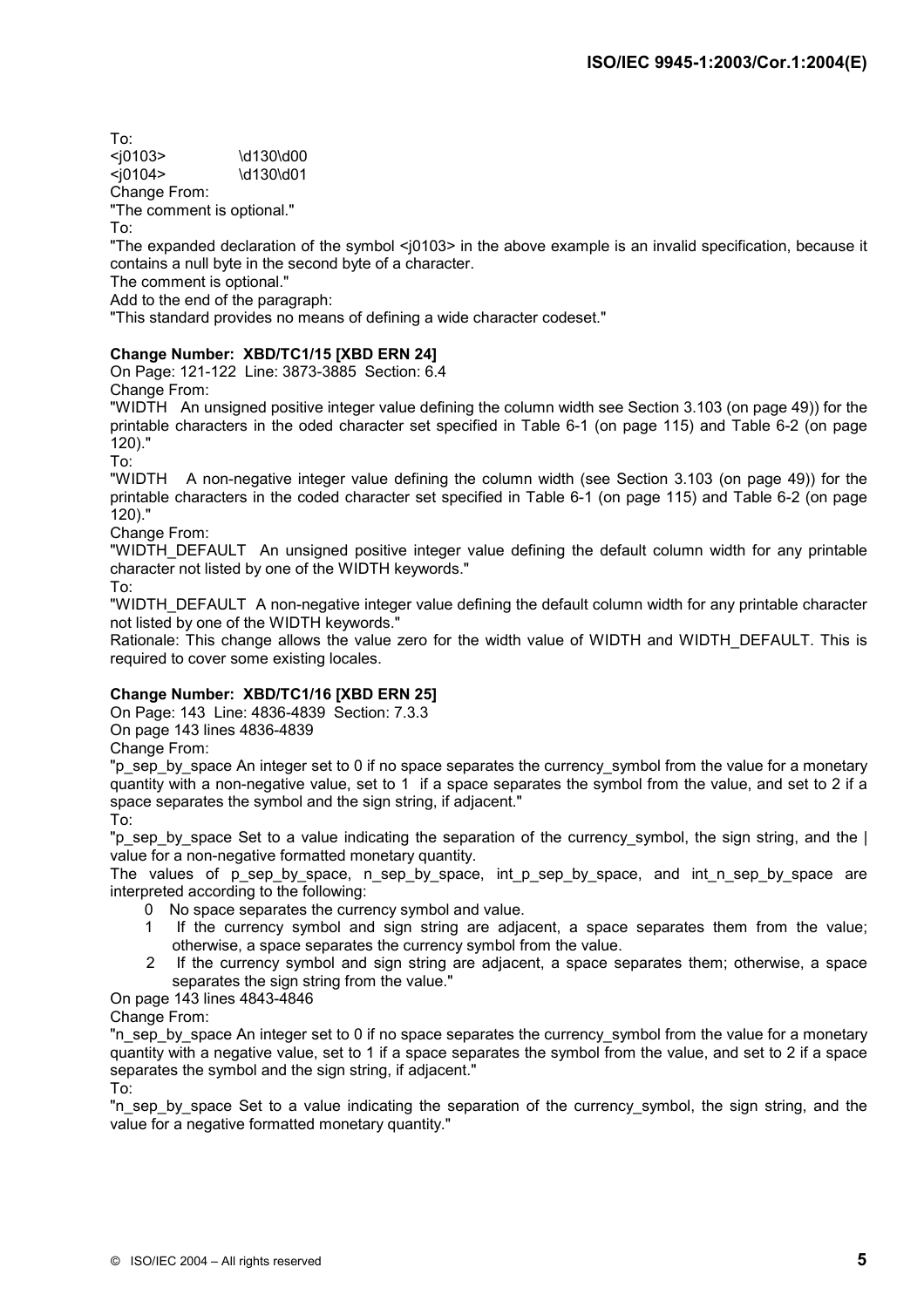On page 144 lines 4864-4871

Change From:

"int p sep by space An integer set to 0 if no space separates the int curr symbol from the value for a monetary quantity with a non-negative value, set to 1 if a space separates the symbol from the value, and set to 2 if a space separates the symbol and the sign string, if adjacent.

int\_n\_sep\_by\_space An integer set to 0 if no space separates the int\_curr\_symbol from the value for a monetary quantity with a negative value, set to 1 if a space separates the symbol from the value, and set to 2 if a space separates the symbol and the sign string, if adjacent."

To:

"int p\_sep\_by\_space Set to a value indicating the separation of the int\_curr\_symbol, the sign string, and the value for a non-negative internationally formatted monetary quantity.

int n sep by space Set to a value indicating the separation of the int curr symbol, the sign string, and the value for a negative internationally formatted monetary quantity."

Rationale:

The descriptions of p\_sep\_by\_space, n\_sep\_by\_space, int\_p\_sep\_by\_space, and int\_n\_sep\_by\_space\_need to be updated to match the description of these keywords in C99 and System Interfaces Volume, localeconv().

# **Change Number: XBD/TC1/17 [XBD ERN 37]**

On Page: 185 Line: 6540-6541 Section: 10.2 Change From:

"The implementation shall document which terminal types it supports and which of these features and utilities are not supported by each terminal."

To:

"The implementation shall document in the system documentation which terminal types it supports and which of these features and utilities are not supported by each terminal."

# **Change Number: XBD/TC1/18 [XSH ERN 146]**

On Page: 224 Line: 7897-7899 Section: fcntl.h In the DESCRIPTION section Change From: "[ADV] int posix fadvise(int, off t, size t, int); int posix\_fallocate(int, off\_t, size\_t);"

To:

"[ADV] int posix fadvise(int, off t, off t, int);

int posix fallocate(int, off t, off t);"

Rationale: The previous prototype was not large-file aware, and the standard developers felt it acceptable to make this change before implementations of the functions become widespread."

# **Change Number: XBD/TC1/19 [XBD ERN 12]**

On Page: 259-260 Line: 9132-9169 Section: limits.h On line 9132-9134 Change From: "{INT\_MAX} Maximum value of an int. Minimum Acceptable Value: 2 147 483 647" To: "{INT\_MAX} Maximum value of an int. [CX]Minimum Acceptable Value: 2 147 483 647[/CX]" On line 9156-9158 Change From: "{UINT\_MAX} Maximum value of type unsigned. Minimum Acceptable Value: 4 294 967 295" To: "{UINT\_MAX} Maximum value of type unsigned. [CX]Minimum Acceptable Value: 4 294 967 295[/CX]"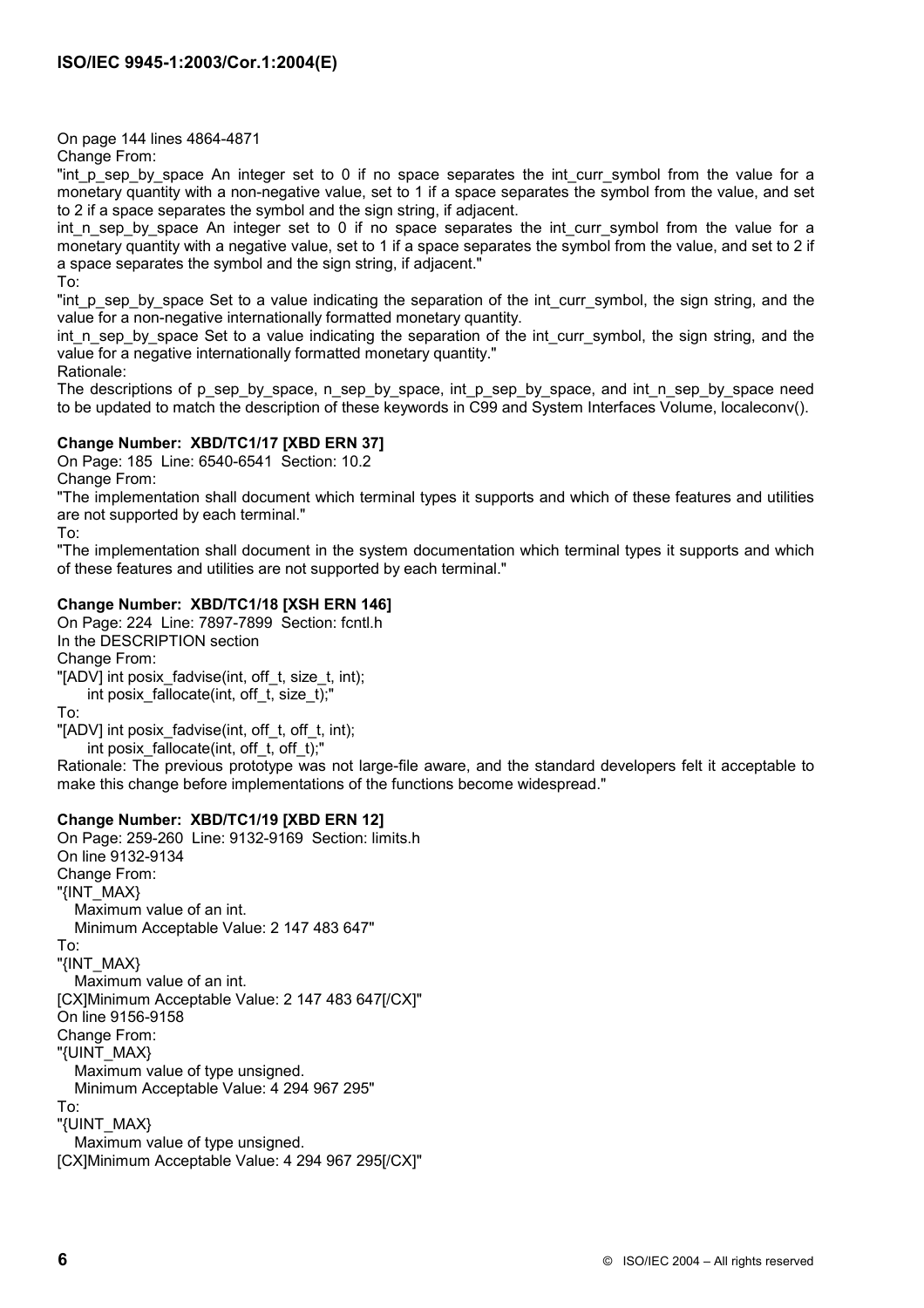On line 9165-9167 Change From: "[XSI] {WORD\_BIT} Number of bits in a word or type int. Minimum Acceptable Value: 16[/XSI]" To: "[XSI] {WORD\_BIT} Number of bits in a type int. Minimum Acceptable Value: 32[/XSI]" On Line 9168-9170 Change From: "{INT\_MIN} Minimum value of type int. Maximum Acceptable Value: -2 147 483 647" To: "{INT\_MIN} Minimum value of type int. [CX]Maximum Acceptable Value: -2 147 483 647[/CX]" Rationale: There was conflicting information about the size of an integer.

## **Change Number: XBD/TC1/20 [XBD ERN 26]**

On Page: 260 Line: 9191-9193 Section: limits.h In the DESCRIPTION section Under "Other Invariant Values" Remove the lines: "XSI {CHARCLASS\_NAME\_MAX} Maximum number of bytes in a character class name. Minimum Acceptable Value: 14" Rationale:

CHARCLASS\_NAME\_MAX was defined under "Runtime Increasable Values" and also "Other Invarient Values". This change corrects an integration issue with the base specifications.

#### **Change Number: XBD/TC1/21 [XBD ERN 21]**

On Page: 266 Line: 9440-9447 Section: math.h Change From: "The following optional macros indicate whether the fma() family of functions are fast compared with direct code:

FP\_FAST\_FMA FP\_FAST\_FMAF FP\_FAST\_FMAL

The FP\_FAST\_FMA macro shall be defined to indicate that the fma() function generally executes about as fast as, or faster than, a multiply and an add of double operands. The other macros have the equivalent meaning for the float and long double versions."

To:

"The following optional macros indicate whether the fma() family of functions are fast compared with direct code:

FP\_FAST\_FMA

FP\_FAST\_FMAF

FP\_FAST\_FMAL

If defined, the FP\_FAST\_FMA macro shall indicate that the fma() function generally executes about as fast as, or faster than, a multiply and an add of double operands. If undefined it is unspecified what the speed of execution is. The other macros have the equivalent meaning for the float and long double versions."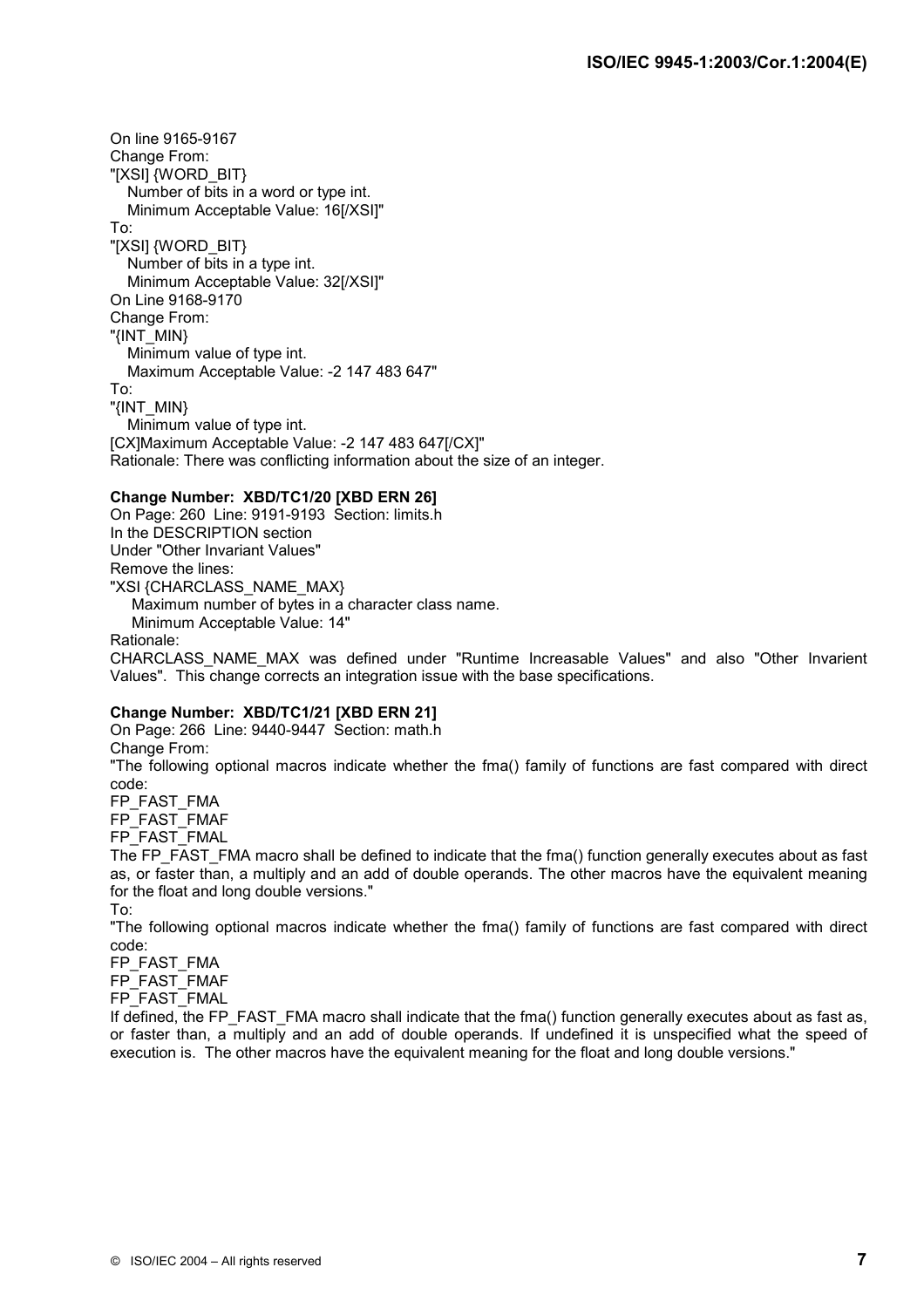# **Change Number: XBD/TC1/22 [XBD ERN 15]**

On Page: 281 Line: 10000 Section: netinet/in.h

Change From:

"The <netinet/in.h> header shall define the sockaddr in structure that includes at least the following members (all in network byte order):"

To:

"The <netinet/in.h> header shall define the sockaddr in structure that includes at least the following members listed below:"

Add after line 10004

"The sin port and sin addr members shall be in network byte order."

On line 10011

Change From:

"The <netinet/in.h> header shall define the sockaddr\_in6 structure that includes at least the following members (all in network byte order):"

To:

"The <netinet/in.h> header shall define the sockaddr\_in6 structure that includes at least the following members:"

Add after line 10017

"The sin6 port and sin6 addr members shall be in network byte order."

# **Change Number: XBD/TC1/23 [XBD ERN 8]**

On Page: 297 Line: 10588,10600 Section: <sched.h>

In the DESCRIPTION section

Change From:

"int sched priority Process execution scheduling priority."

To:

"int sched\_priority Process [THR]or thread[/THR] execution scheduling priority."

Change From:

"Each process is controlled by an associated scheduling policy and priority."

To:

"Each process [THR]or thread[/THR] is controlled by an associated scheduling policy and priority."

# **Change Number: XBD/TC1/24 [XBD ERN 18]**

On Page: 306 Line: 10907-10918 Section: signal.h

Change From:

"CX The <signal.h> header shall define the siginfo t type as a structure that includes at least the following members:

- [CX] int si\_signo Signal number.
- [XSI] int si\_errno If non-zero, an errno value associated with this signal, as defined in <errno.h>.
- [CX] int si\_code Signal code.
- [XSI] pid\_t si\_pid Sending process ID.
- uid t si uid Real user ID of sending process.
- void \*si\_addr Address of faulting instruction.
- int si status Exit value or signal.
- long si band Band event for SIGPOLL.

[RTS] union sigval si\_value Signal value."

To:

"[CX] The <signal.h> header shall define the siginfo\_t type as a structure that includes at least the following members:

- [CX] int si\_signo Signal number.
- int si code Signal code.
- [XSI] int si errno If non-zero, an errno value associated with this signal, as defined in  $\leq$ errno.h>.
	- pid\_t si\_pid Sending process ID.
	- uid t si uid Real user ID of sending process.
	- void \*si\_addr Address of faulting instruction.
	- int si\_status Exit value or signal.
- long si\_band Band event for SIGPOLL.

[RTS] union sigval si\_value Signal value."

Rationale: This is an editorial change to the shading and no normative change is intended.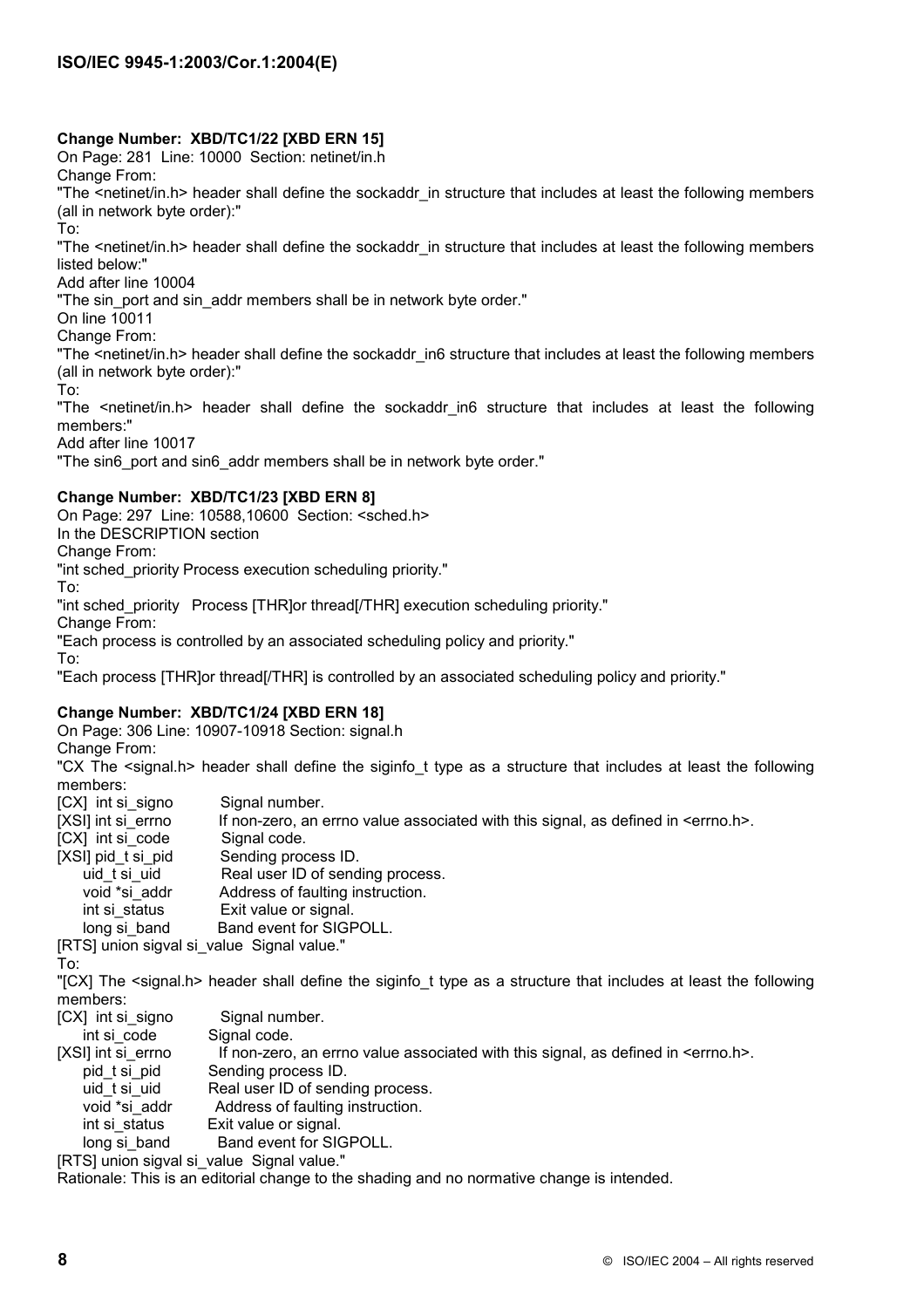## **Change Number: XBD/TC1/25 [XBD ERN 29]**

On Page: 358 Line: 12708 Section: <sys/stat.h> Change From:

"Times shall be given in seconds since the Epoch."

To:

"The timespec structure may be defined as described in <time.h>. Times shall be given in seconds since the Epoch."

#### **Change Number: XBD/TC1/26 [XBD ERN 9]**

On Page: 369 Line: 13064 Section: sys/types.h Add "pthread t" to the list of types in lines 13052-13068 ith it margin marked as THR and shaded. Rationale:The intent is to allow pthread\_t to be a structure.

## **Change Number: XBD/TC1/27 [XBD ERN 38]**

On Page: 373 Line: 13189-13190 Section: sys/utsname.h Change From: "char nodename[] Name of this node within an implementation-defined communications network." To: "char nodename[] Name of this node within the communications network to which this node is attached, if any."

## **Change Number: XBD/TC1/28 [XSH ERN 53]**

On Page: 398 Line: 14041-14044 Section: ucontext.h

Margin mark OB (obsolescent) and shade the getcontext(), makecontext(), setcontext(), swapcontext() functions.

## **Change Number: XBD/TC1/29 [XBD ERN 16]**

On Page: 401-406 Line: 14130-14133 Section: unistd.h Change From:

"\_POSIX\_CHOWN\_RESTRICTED

The use of chown() and fchown() is restricted to a process with appropriate privileges, and to changing the group ID of a file only to the effective group ID of the process or to one of its supplementary group IDs. This symbol shall always be set to a value other than -1."

To:

#### "\_POSIX\_CHOWN\_RESTRICTED

The use of chown() and fchown() is restricted to a process with appropriate privileges, and to changing the group ID of a file only to the effective group ID of the process or to one of its supplementary group IDs. This symbol shall either be undefined or defined with a value other than -1."

On lines 14167-14169

Change from:

"\_POSIX\_NO\_TRUNC

Pathname components longer than {NAME\_MAX} generate an error. This symbol shall always be set to a value other than -1."

To:

#### "\_POSIX\_NO\_TRUNC

Pathname components longer than {NAME\_MAX} generate an error. This symbol shall either be undefined or defined with a value other than -1."

For the Constants for Options and Option Groups on pages 401-406 lines

14121-14350

Change occurrences of the text From:

"If this symbol has a value other than -1 or 0, it shall have the value 200112L."

To:

"If this symbol is defined in <unistd.h>, it shall be defined to be -1, 0, or 200112L. The value of this symbol reported by sysconf() shall either be -1 or 200112L."

#### Rationale:

This further clarifies the requirements on when constants in unistd.h can be defined or undefined.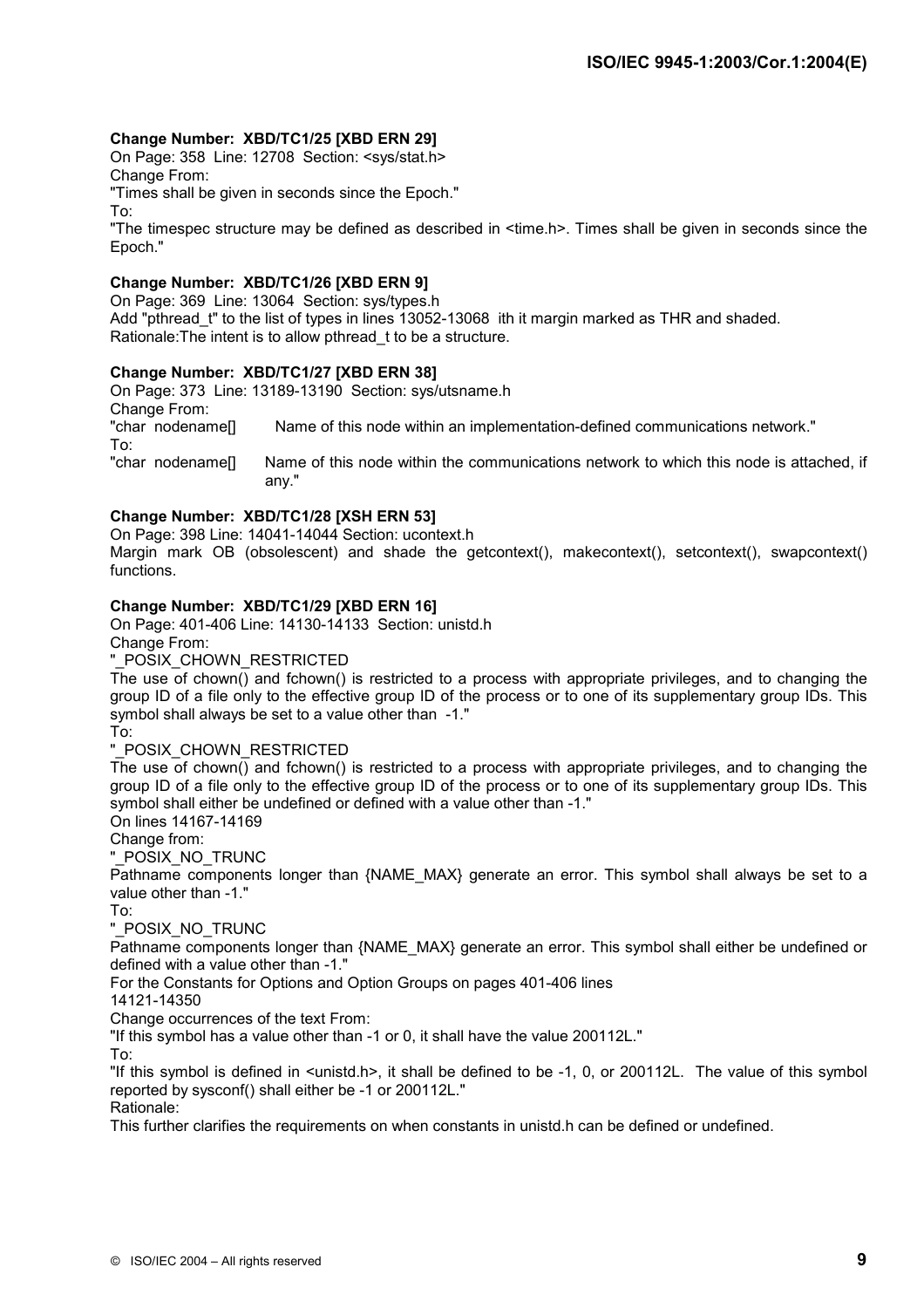# **Change Number: XBD/TC1/30 [XSH ERN 106]**

On Page: 405 Line: 14309-14320 Section: unistd.h In the DESCRIPTION section, line 14309 Change From: "\_V6\_ILP32\_OFF32" To: "\_POSIX\_V6\_ILP32\_OFF32" In the DESCRIPTION section, line 14312 Change From: "\_V6\_ILP32\_OFFBIG" To: "\_POSIX\_V6\_ILP32\_OFFBIG" In the DESCRIPTION section, line 14315 Change From: "\_V6\_LP64\_OFF64" To: "\_POSIX\_V6\_LP64\_OFF64" In the DESCRIPTION section, line 14318 Change From: "\_V6\_LPBIG\_OFFBIG" To: "\_POSIX\_V6\_LPBIG\_OFFBIG" Rationale: Consistency with the sysconf() and c99 man pages.

# **Change Number: XBD/TC1/31 [XCU ERN 19]**

On Page: 408 Line: 14437-14440 Section: unistd.h Change From:

"This value is a <newline>-separated list of names of programming environments supported by the implementation in which the widths of the blksize t, cc t, mode t, nfds t, pid t, ptrdiff t, size t, speed t, ssize\_t, suseconds\_t, tcflag\_t, useconds\_t, wchar\_t, and wint\_t types are no greater than the width of type long."

To:

"This value is a <newline>-separated list of names of programming environments supported by the implementation in which the widths of the blksize t, cc t, mode t, nfds t, pid t, ptrdiff t, size t, speed t, ssize\_t, suseconds\_t, tcflag\_t, useconds\_t, wchar\_t, and wint\_t types are no greater than the width of type long. The format of each name shall be suitable for use with the getconf -v option."

# **Change Number: XBD/TC1/35 [XBD ERN 11]**

On Page: 408 Line: 14471 Section: unistd.h Insert at the start of the symbolic constants list for pathconf() (before \_PC\_ALLOC\_SIZE\_MIN): "\_PC\_2\_SYMLINKS" Rationale: This corresponds to the definition of POSIX2\_SYMLINKS in the Shell and Utilities volume.

**Change Number: XBD/TC1/32 [XSH ERN 40,61,62]**  On Page: 409-411 Line: 14525,14492,14610 Section: unistd.h Delete" SC\_FILE\_LOCKING" Delete "SC\_2\_C\_VERSION" Delete "\_SC\_XOPEN\_XCU\_VERSION"

**Change Number: XBD/TC1/33 [XBD ERN 17]** On Page: 410 Line: 14564,14586,14588 Section: unistd.h Add to the list of symbolic constants for sysconf() \_SC\_SS\_REPL\_MAX, \_SC\_TRACE\_EVENT\_NAME\_MAX, \_SC\_TRACE\_NAME\_MAX, \_SC\_TRACE\_SYS\_MAX \_SC\_TRACE\_USER\_EVENT\_MAX Rationale: These symbols were omitted.